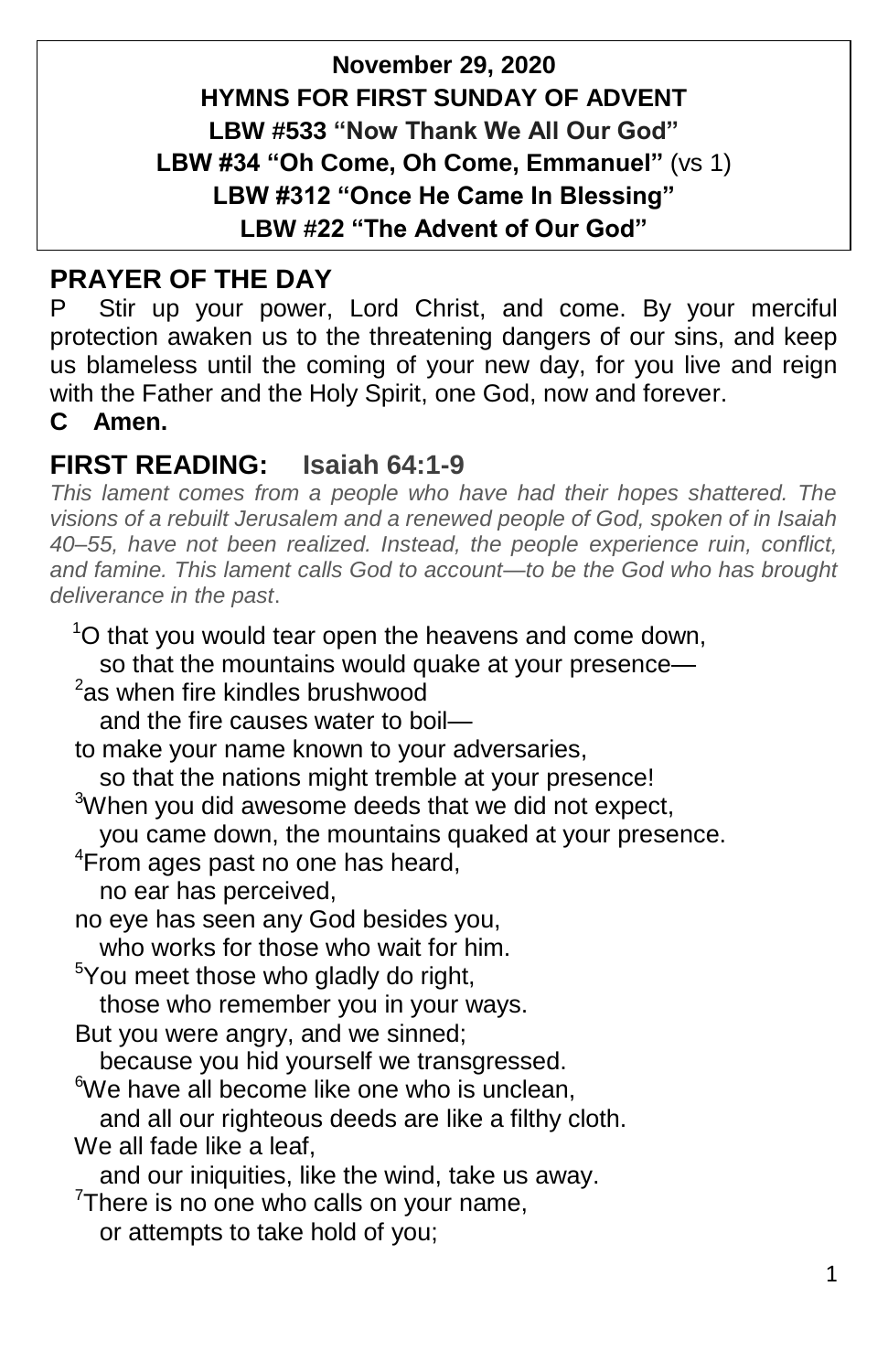for you have hidden your face from us,

and have delivered us into the hand of our iniquity.

<sup>8</sup>Yet, O LORD, you are our Father; we are the clay, and you are our potter; we are all the work of your hand.

 $9$ Do not be exceedingly angry, O LORD, and do not remember iniquity forever. Now consider, we are all your people.

## **PSALM: Psalm 80:1-7, 17-19**

 *R Let your face shine upon us, and we shall be saved. (Ps. 80:7)*

 $1$ Hear, O Shepherd of Israel, leading Joseph like a flock; shine forth, you that are enthroned upon the cherubim.

## 2 **In the presence of Ephraim, Benjamin, and Manasseh, stir up your strength and come to help us.**

<sup>3</sup>Restore us, O God;

let your face shine upon us, and we shall be saved.

<sup>4</sup>**O LORD God of hosts,**

**how long will your anger fume when your people pray?** *R*

 $5$ You have fed them with the bread of tears;

you have given them bowls of tears to drink.

<sup>6</sup>**You have made us the derision of our neighbors, and our enemies laugh us to scorn.**

 $7$ Restore us, O God of hosts;

let your face shine upon us, and we shall be saved.

<sup>17</sup>**Let your hand be upon the one at your right hand, the one you have made so strong for yourself.** *R*

 $18$ And so will we never turn away from you;

give us life, that we may call upon your name.

<sup>19</sup>**Restore us, O LORD God of hosts;**

**let your face shine upon us, and we shall be saved.** *R*

# **SECOND READING: 1 Corinthians 1:3-9**

*As the Christians in Corinth await the advent of Jesus, Paul reminds them how the Lord has already enriched them through spiritual gifts and will continue to strengthen them until the coming day of the Lord.*

<sup>3</sup>Grace to you and peace from God our Father and the Lord Jesus Christ.

<sup>4</sup>I give thanks to my God always for you because of the grace of God that has been given you in Christ Jesus, <sup>5</sup>for in every way you have been enriched in him, in speech and knowledge of every kind— $6$ just as the testimony of Christ has been strengthened among you—<sup>7</sup>so that you are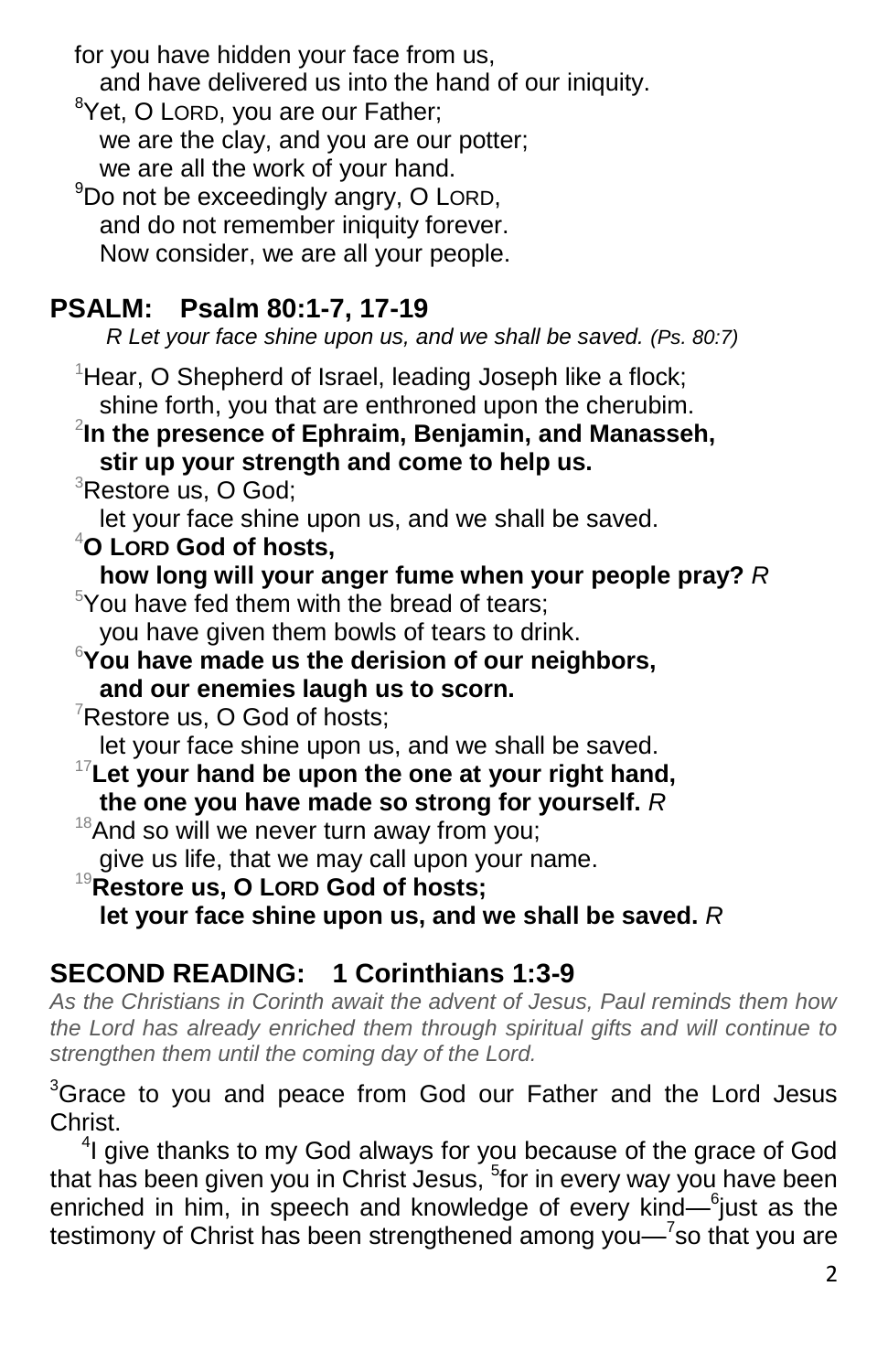not lacking in any spiritual gift as you wait for the revealing of our Lord Jesus Christ. <sup>8</sup>He will also strengthen you to the end, so that you may be blameless on the day of our Lord Jesus Christ. <sup>9</sup>God is faithful; by him you were called into the fellowship of his Son, Jesus Christ our Lord.

## **GOSPEL: Mark 13:24-37**

Jesus encourages his followers to look forward to the day when he returns in *power and glory to end all suffering.*

[Jesus said:]  $^{24}$ "In those days, after that suffering,

the sun will be darkened,

and the moon will not give its light,

 $25$  and the stars will be falling from heaven,

and the powers in the heavens will be shaken.

 $26$ Then they will see 'the Son of Man coming in clouds' with great power and glory.<sup>27</sup>Then he will send out the angels, and gather his elect from the four winds, from the ends of the earth to the ends of heaven.

 $28$ "From the fig tree learn its lesson: as soon as its branch becomes tender and puts forth its leaves, you know that summer is near. <sup>29</sup>So also, when you see these things taking place, you know that he is near, at the very gates. <sup>30</sup>Truly I tell you, this generation will not pass away until all these things have taken place.  $31$ Heaven and earth will pass away, but my words will not pass away.

 $32^{\circ}$  But about that day or hour no one knows, neither the angels in heaven, nor the Son, but only the Father. <sup>33</sup> Beware, keep alert; for you do not know when the time will come.  $34$ It is like a man going on a journey, when he leaves home and puts his slaves in charge, each with his work, and commands the doorkeeper to be on the watch. <sup>35</sup>Therefore, keep awake—for you do not know when the master of the house will come, in the evening, or at midnight, or at cockcrow, or at dawn, <sup>36</sup>or else he may find you asleep when he comes suddenly. <sup>37</sup>And what I say to you I say to all: Keep awake."

## **PRAYERS OF INTERCESSION**

P God of power and might, tear open the heavens and come quickly to this weary world. Hear our prayers for everyone in need. *A brief silence.*

A We pray for the ministry we share in Christ's name. Open our hearts to your call for justice, peace, and healing. Attune us to the needs of the world as you draw near. Hear us, O God.

#### **C Your mercy is great.**